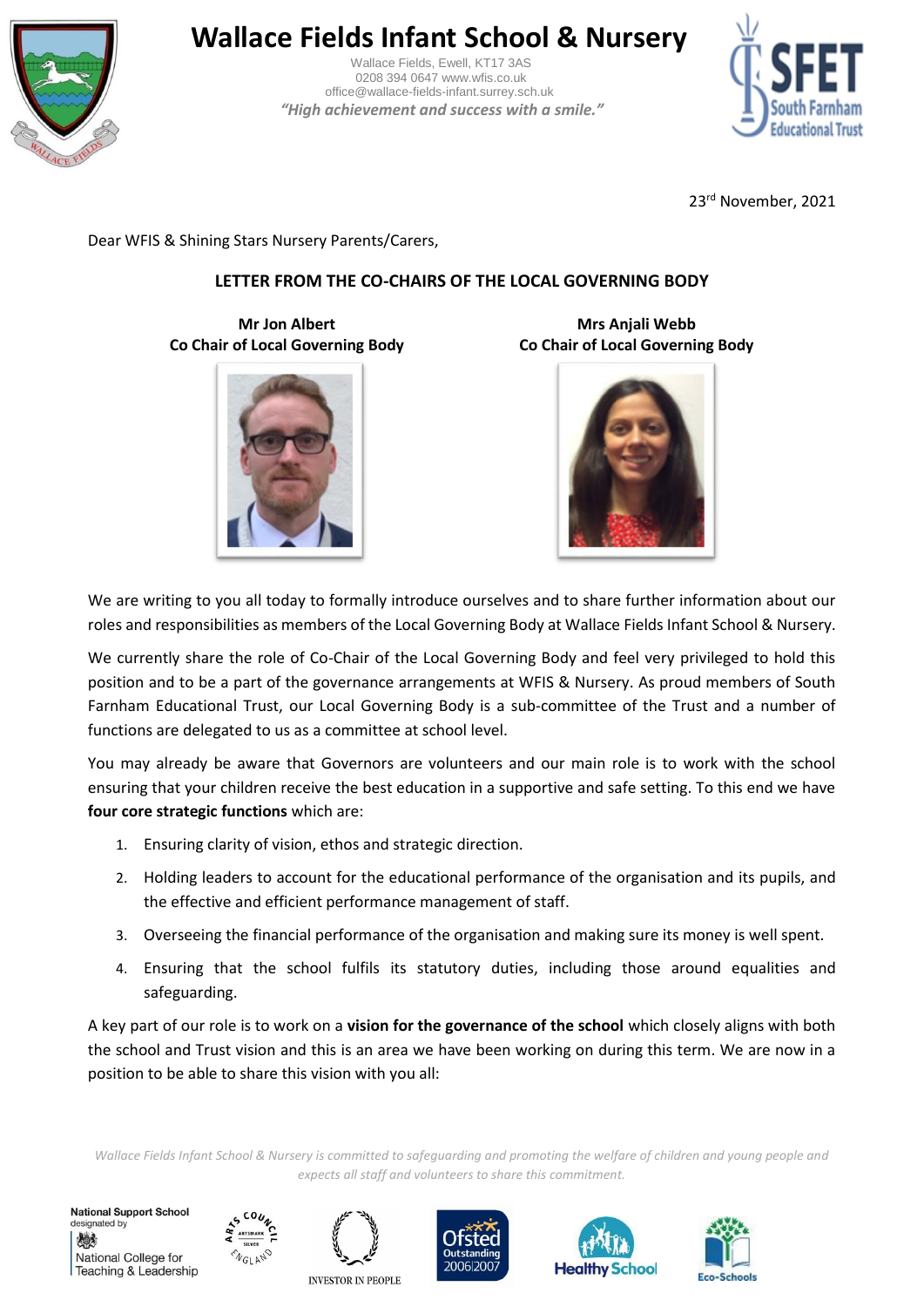# WFIS & Nursery Governors' Vision

As Governors we will work as a team with staff and parents to ensure children achieve of their best in all aspects of school life. Our vision for our children is evidenced in the following:

#### SFET aims and ethos

"We have a commitment to, and are accountable for, a shared drive for excellence in all aspects of educational provision. All staff will be valued and will be provided with a safe and professional working environment. There will be high expectation and challenge for every pupil to fully develop and achieve intellectually, physically, socially and aesthetically."

#### WFIS & Nursery aims and ethos:

All children at Wallace Fields Infant School & Nursery will be happy successful learners who achieve their full potential and develop a lifetime love of reading and learning in a safe, secure environment. We work together as a whole school team to seek to achieve "High Achievement and Success with a Smile" by being values led; our values and ethos underpin all that we do!

#### **WFIS & Nursery values:**

Determination . Effort . Friendship . Good manners . Respect . Reflection

We want to see WFIS & Nursery continue to provide outstanding provision. So as Governors, we aim to:

#### 1) Ensure a shared drive for excellence in all that we do.

We work closely with the Co-Heads to ensure a cycle of continuous improvement. Governors are each linked to school priorities and academic areas. We undertake regular visits to school relating to our specific responsibilities through the "Governor of the Month" programme. We ensure the highest standard of support for all children (including vulnerable learners, pupil premium, children with special educational and/or medical needs and English as an Additional Language) so that all children can achieve their full potential. We will ensure that the school plays their part in raising national standards in education through sharing good practice with other school and teachers across the country.

# 2) Develop the Governing Body to provide the very highest level of challenge, rigour and strategic support to the school.

Support the Co-Heads, Senior Leadership Team and subject leaders, while also providing constructive challenge, to ensure the best outcomes for children are achieved. We regularly evaluate strategic plans and policies through Governing Board meetings and provide input into school development plans. We are focussed both on the school's immediate future as well as longer term plans. We also ensure WFIS & Nursery is financially sound, making best use of its income in ways which have a positive impact on the quality of education. All governors take an active part in ensuring that the school fulfils its statutory duties, including those around equalities and safeguarding.

# 3) Promote open and visible styles of governorship within the school community in order to ensure that parents and pupils are being heard and involved.

We strive to create a school community in which all parents and carers, pupils, staff and visitors feel welcomed and valued. We aim to ensure that everyone has the opportunity to contribute to the development of the school - both through formal mechanisms like parent surveys and forums as well as making ourselves available during Governor visit days throughout the year. We encourage our school community to share their ideas with us. We also aim to learn from others: working in collaboration with other schools in SFET and the wider education community to share best practices and ensure that all pupils receive the best provision possible.

Wallace Fields Infant School & Nursery is committed to safeguarding and promoting the welfare of children and young people and expects all staff and volunteers to share this commitment.

**National Support School** designated by 燃 National College for Teaching & Leadership